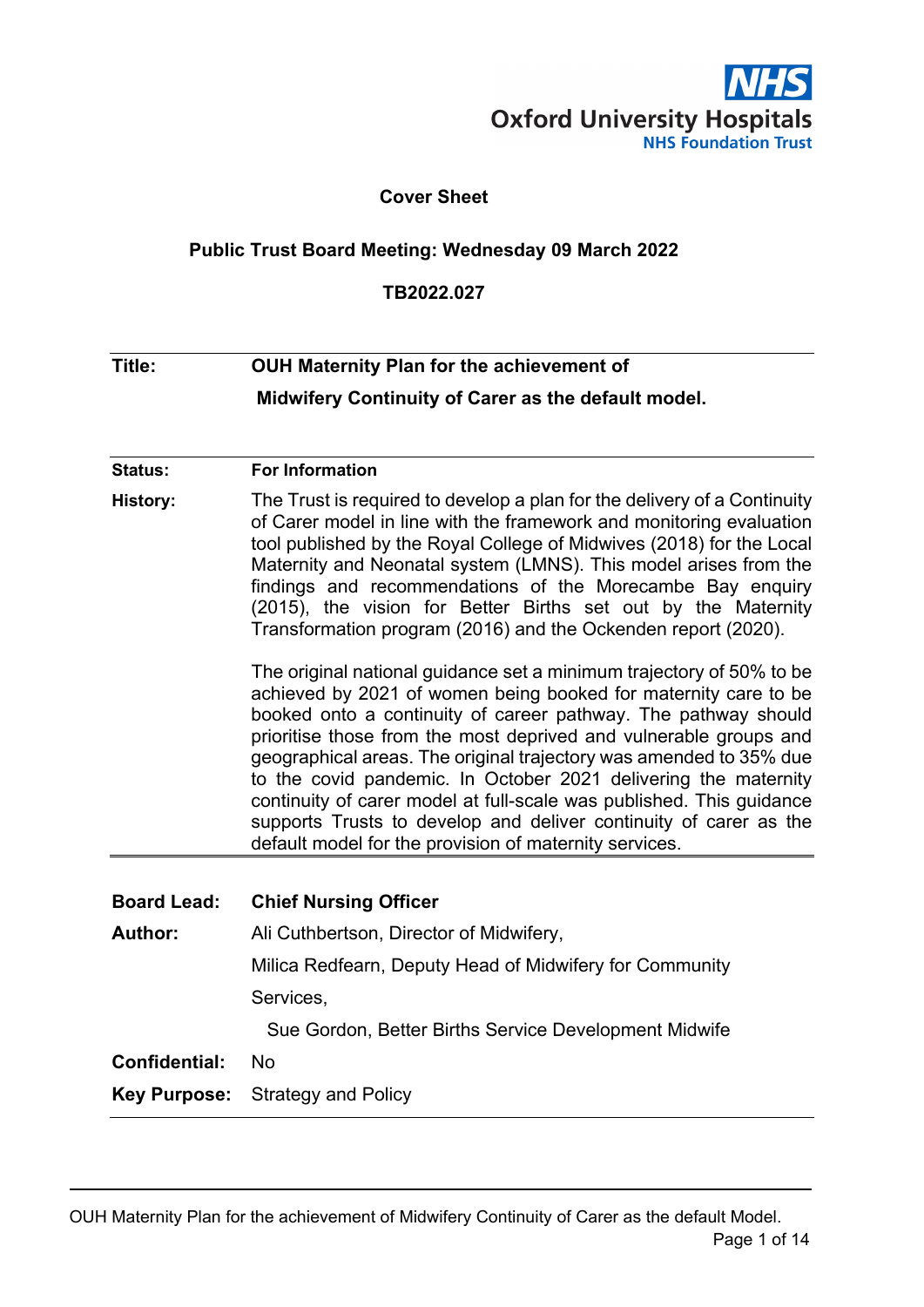### **Executive Summary**

The attached report sets out a plan for OUH to achieve 56% Continuity of Care (3672 women) based on 6500 births per annum (excluding out of area women) by the end of the finical year 23/24.

The plan sets out the phased approached to achieving 56% at OUH and identifies the significant resources implications, recruitment, estate, training and consultation requirements.

Additional £13,000,000 funding has been made available national to be allocated between the LMNS's but it is recognised that the allocations will not meet the full cost of local plans. The NHSE/I sets an original deadline of 31/01/22 for receipt of approved plans but this was cancelled to offer local services more flexibility. The local LMNS are seeking to consider this plan in March 2022 following Trust Board approval.

### **Recommendations**

The Trust Board is asked to:

Note the attached plan that will deliver 56% Continuity of Care model by the end of 2023/24 financial year. This will be subject to Trust business planning and Trust Management Executive (TME) approval subject to the resources made available through the local maternity and neonatal system (LMNS). This would be subject to approval by the Investment Committee if it is over £1million.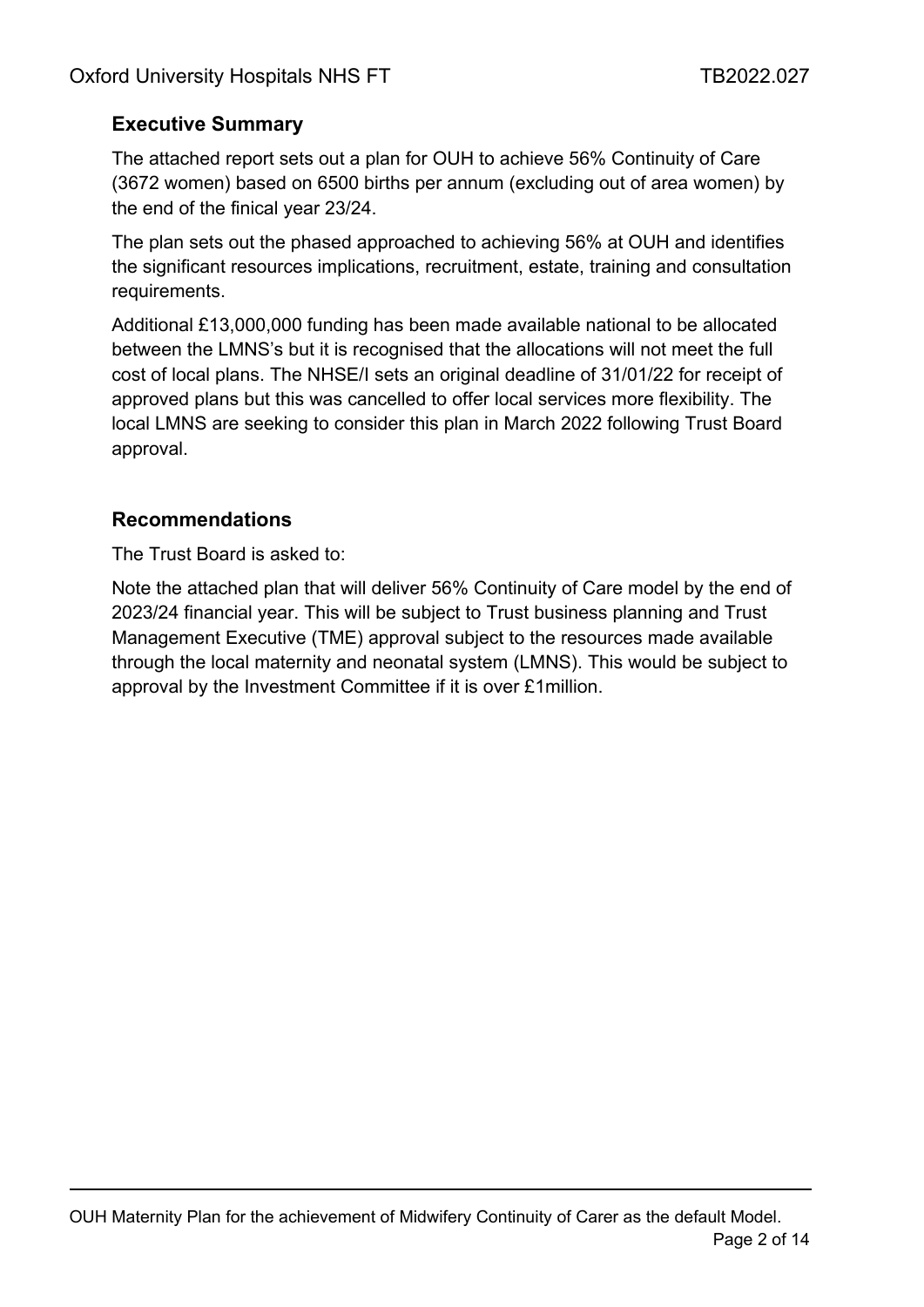### Contents

|               | OUH Maternity Plan for the achievement of Midwifery Continuity of Carer as |  |
|---------------|----------------------------------------------------------------------------|--|
|               |                                                                            |  |
| $\mathbf 1$ . |                                                                            |  |
| 2.            |                                                                            |  |
| 3.            |                                                                            |  |
| 4.            |                                                                            |  |
| 5.            |                                                                            |  |
| 6.            |                                                                            |  |
| 7.            |                                                                            |  |
| 8.            |                                                                            |  |
| 9.            |                                                                            |  |
| 10.           |                                                                            |  |
|               |                                                                            |  |
|               |                                                                            |  |
|               |                                                                            |  |
|               |                                                                            |  |
|               |                                                                            |  |
|               |                                                                            |  |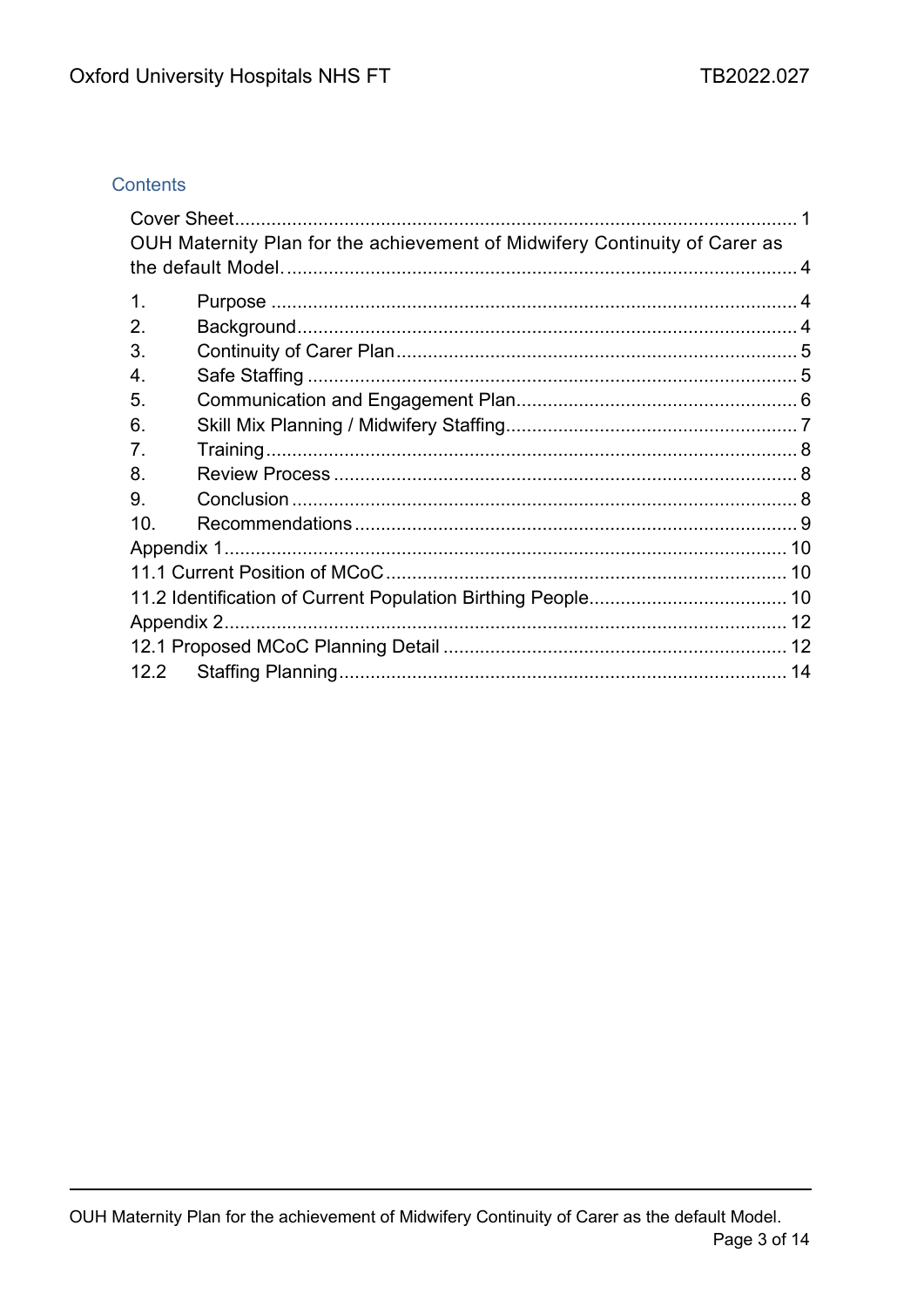# <span id="page-3-0"></span>**OUH Maternity Plan for the achievement of Midwifery Continuity of Carer as the default Model.**

### <span id="page-3-1"></span>**1. Purpose**

- 1.1.Background
- 1.2.Current position including activity and current staffing
- 1.3.Staffing deployment plan with time scales and recruitment plan ensuring building blocks are in place
- 1.4.Framework of activities that will ensure readiness to implement and sustain Maternity Continuity of Carer (MCoC)
- 1.5.Time frame and monitoring process

# <span id="page-3-2"></span>**2. Background**

Midwifery Continuity of Carer has been proven to deliver safer and personalised maternity care. Building on the recommendations of Better Births (2016) and the NHS Long Term Plan, the ambition is for continuity of carer to be the default model of maternity care. In 2021 updated requirements were published by the RCM (2021) setting out an achievement date of March 2023, where safe staffing allows and building blocks are in place for the Maternity Incentive Scheme (Year 4). Full continuity should be prioritised for those where it has been shown they are at higher risk of poorer outcome.

### **Midwifery Continuity of Carer as the 'Default Model of Care'**

The model states women should be offered continuity in a case loading model and wherever possible receive the benefits associated with this pattern of care. However, it is accepted in the recommendation that not all birthing families will be suitable for continuity of carer, either because they choose to receive care outside of their local provider or in a small number of cases, they will require specialist services for maternal / fetal medical reasons.

Moving into a MCoC team represents a fundamental change in the way that midwives work: moving away from a shift-based rostered system to one where the midwife follows the woman to ensure right care, right place, right time. It is important to factor in protected time off for midwives working in this model.

MCoC teams are made up of no more than eight midwives (headcount). Experience from other Trusts report MCoC teams smaller than 6.8 WTE struggle to fill the out-of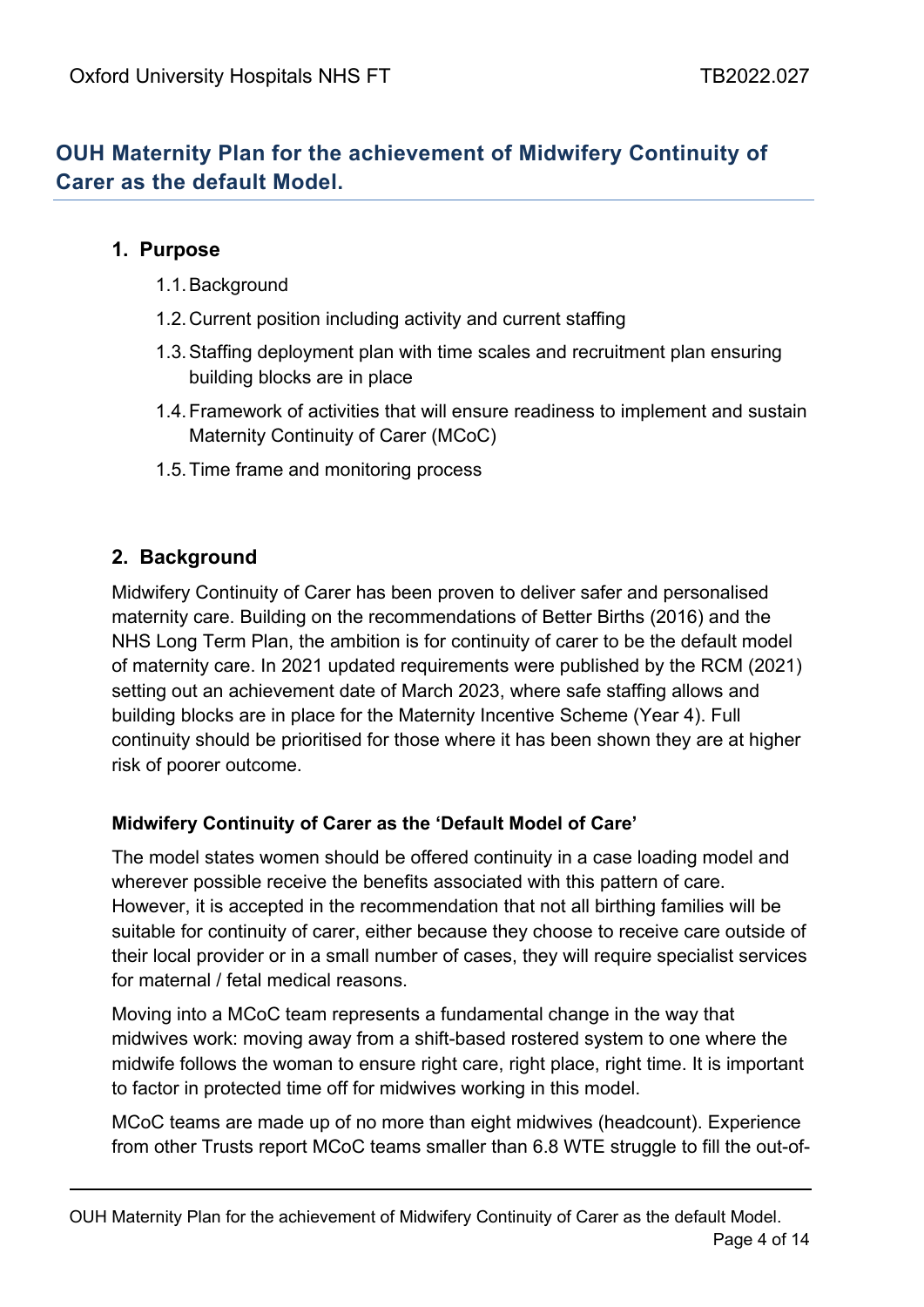hours element. With full capacity, depending on the number of homebirths/MLU births, midwives work just one out-of-hours session per week.

The current position for continuity of carer at the OUH is addressed in Appendix 1 along with the current population demographics for the Oxfordshire County.

# <span id="page-4-0"></span>**3. Continuity of Carer Plan**

- 3.1.The first phase of the plan Oxford University Hospitals Trust (OUH) aims to increase and provide MCoC to 56% out of 6500 (birthing figures 2020/21) number of birthing people. The recommendation is that 3 teams would be simultaneously rolled out in 5 waves until reaching a total of 15 continuity teams (see Table paragraph 6). The teams will be geographically based with the first wave been launched in the areas where there are the highest indices of deprivation/ risk.
- 3.2.The phasing of the implementation has considered the national drive to prioritise continuity of care for women from ethnic minorities or vulnerable background in consideration of the published evidence regarding poorer clinical outcomes. Subsequently, the target of 35% Continuity of Carer for birthing families from an ethnic minority background is included in the planning assumptions of achieving 56%. This will include only those who book at the Trust before 28 weeks gestation and who choose to receive continuity across antenatal, intrapartum, and postnatal care. Those that receive care from other maternity services and are unlikely to change their position due to tertiary referral/ geography.
- 3.3.Future consideration will be given for maternal medicine teams as we have a high proportion of high-risk women cared for by this specialty tertiary referral hospital.
- 3.4.The service will require a team of core midwives who staff the hospital and care for women not receiving continuity of care.
- 3.5.The MCoC model has considered where existing Children's Centres, Hubs are located to provide bases from which the teams can operate from there are limited estate options available.

# <span id="page-4-1"></span>**4. Safe Staffing**

4.1. Evidence suggests that significant investment is required to support continuity of carer at full scale.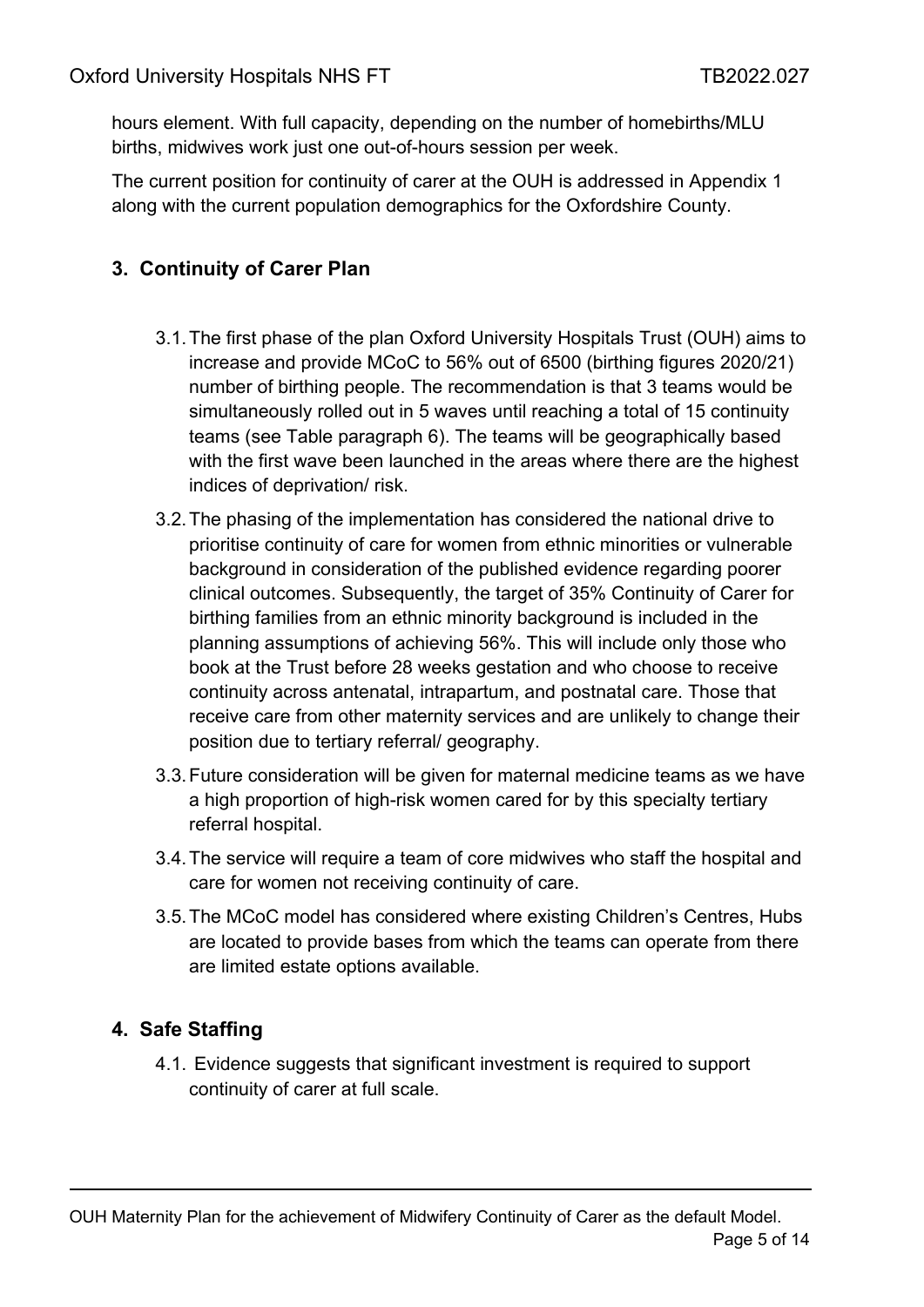- 4.2. A workforce review took place of the current maternity establishment in December 2021 with the Lead Midwifery Clinical Advisor for the South East as part of the scoping required to implement MCoC in OUH.
- 4.3.A full Birth rate Plus (BR+) workforce analysis is in process on completion this will be utilised to refresh the calculations utilised in 4.2. An investment case of need will need to be formulated and submitted through the appropriate Trust process for consideration.
- 4.4. Current staffing establishment at the OUH does not consider the staffing requirements recommended for MCoC models, figures taken from BR+ (2019) and current funded establishment
- 4.5.Before implementation of a phased roll out of MCoC based on the modelling OUH would be required to recruit an additional 13.6 WTE midwives for Wave 1 this will support 735 birthing families (11%) within the continuity of carer philosophy (see Table paragraph 6).

### <span id="page-5-0"></span>**5. Communication and Engagement Plan**

- 5.1.Limited staff engagement has taken place, however further engagement activities will be required in order to take MCoC forward at the OUH.
- 5.2.In developing and implementing plans, the Trust and LMNS will engage with maternity staff, Maternity Voices Partnerships and clinician. Plans for rollout will be co-produced with the diverse communities that will be receiving MCoC.
- 5.3.A communication plan will be established supported by HR, Unions, and National Teams.
- 5.4.Recruitment plans will be produced aligned to the implementation options.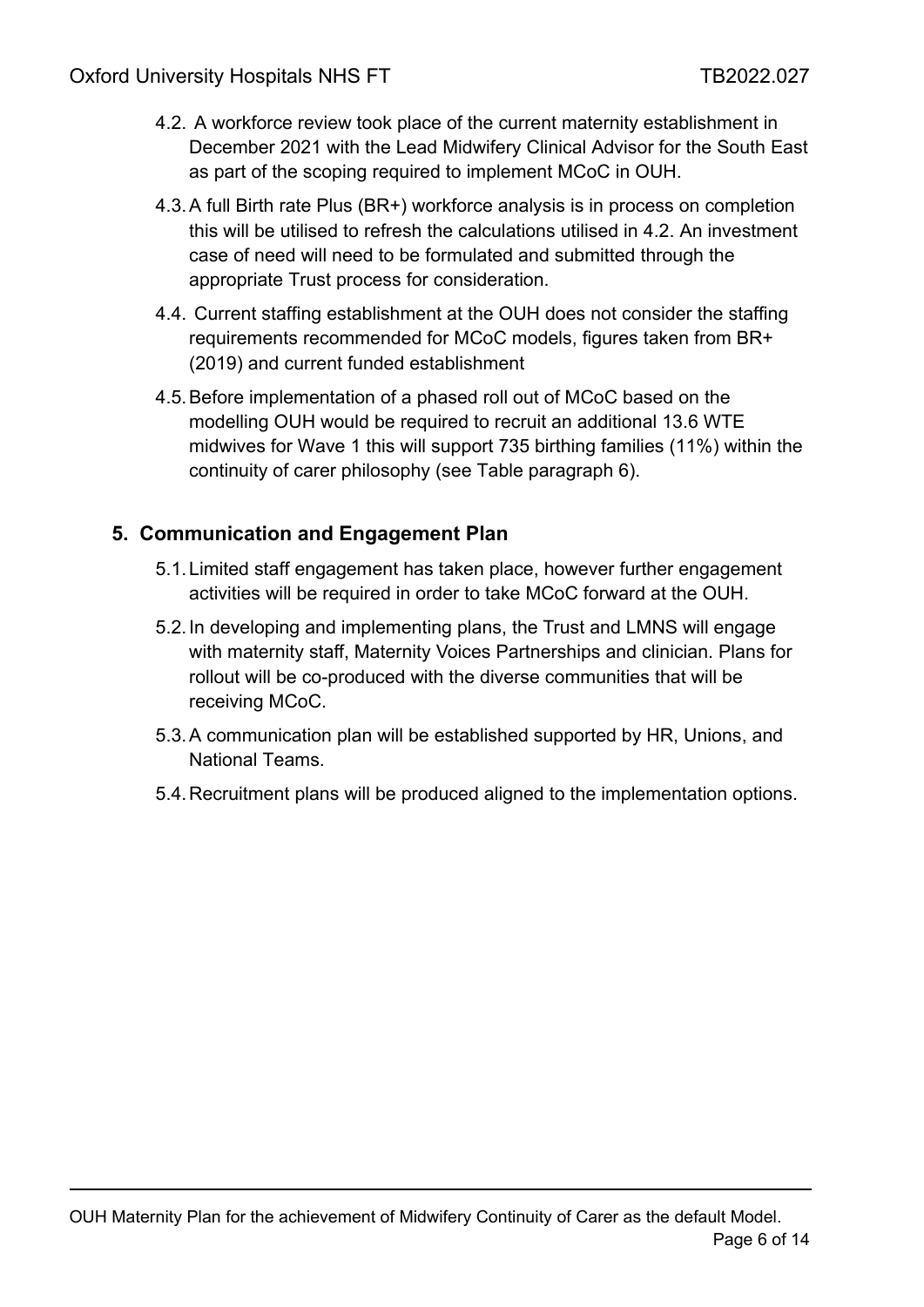| l Teams                          | <b>No</b><br>Teams | Staffing<br><b>WTE</b> | CoC<br>No.<br>Women | % CoC<br>Achieved | Additional<br><b>WTE</b><br>Establishment<br>required | Planned<br>Implementation |
|----------------------------------|--------------------|------------------------|---------------------|-------------------|-------------------------------------------------------|---------------------------|
| Lotus 1:30 (under establishment) |                    | 4                      | 198.0               | $1\%$             | 0.0                                                   | Current                   |
| Lotus $1:30$                     |                    | 6.8                    | 204                 | $1\%$             | Allocated                                             | May 2022                  |
| Wave $1 - 3$ teams inc Lotus     | 3                  | 20.4                   | 735                 | 11%               | 13.6                                                  | 2022/23 Q1                |
| Wave 2                           | 6                  | 40.8                   | 1469                | 23%               | 20.4                                                  | 2023/24 Q1                |
| Wave 3                           | 9                  | 61.2                   | 2203                | 34%               | 0.0                                                   | 2023/24 Q2                |
| Wave 4                           | 12 <sub>2</sub>    | 81.6                   | 2938                | 45%               | 0.0                                                   | 2023/24 Q3                |
| Wave 5                           | 15                 | 102.0                  | 3672                | 56%               | 0.0                                                   | 2023/24 Q4                |

# <span id="page-6-0"></span>**6. Skill Mix Planning / Midwifery Staffing**

*\* Based on 6500 women birthing per year (excludes out of area women)*

- 6.1.The NHSE/I toolkit has been used to plan the phased role out. The plan identifies the aim of establishing 6 teams of 6.8 WTE midwives to achieve the 56% continuity of carer by the end of the 2023/24 financial year. The table shows the proposed phasing although the timings may change due to finance, recruitment and other possible resource issue. This will be audited and reviewed with each proposed implementation wave as time scales may change.
- 6.2.The Birthrate plus outcome will be used to support a skill mix review across the maternity service to inform the planning of ongoing team continuity of carer solutions
- 6.3.To implement Continuity of Carer will require close operational supervision to ensure that all clinical areas are appropriately staffed. From wave 3 onwards, staffing will be redeployed with the pivot point of moving from the existing community midwifery model being reached when the ratio 1:70 birthing women becomes a1:36 ratio.
- 6.4.There is a requirement that no midwife should be financially disadvantaged for working in this way, discussions and plans will be agreed with the Trust HR and Trade Union representatives as part of the implementation plan.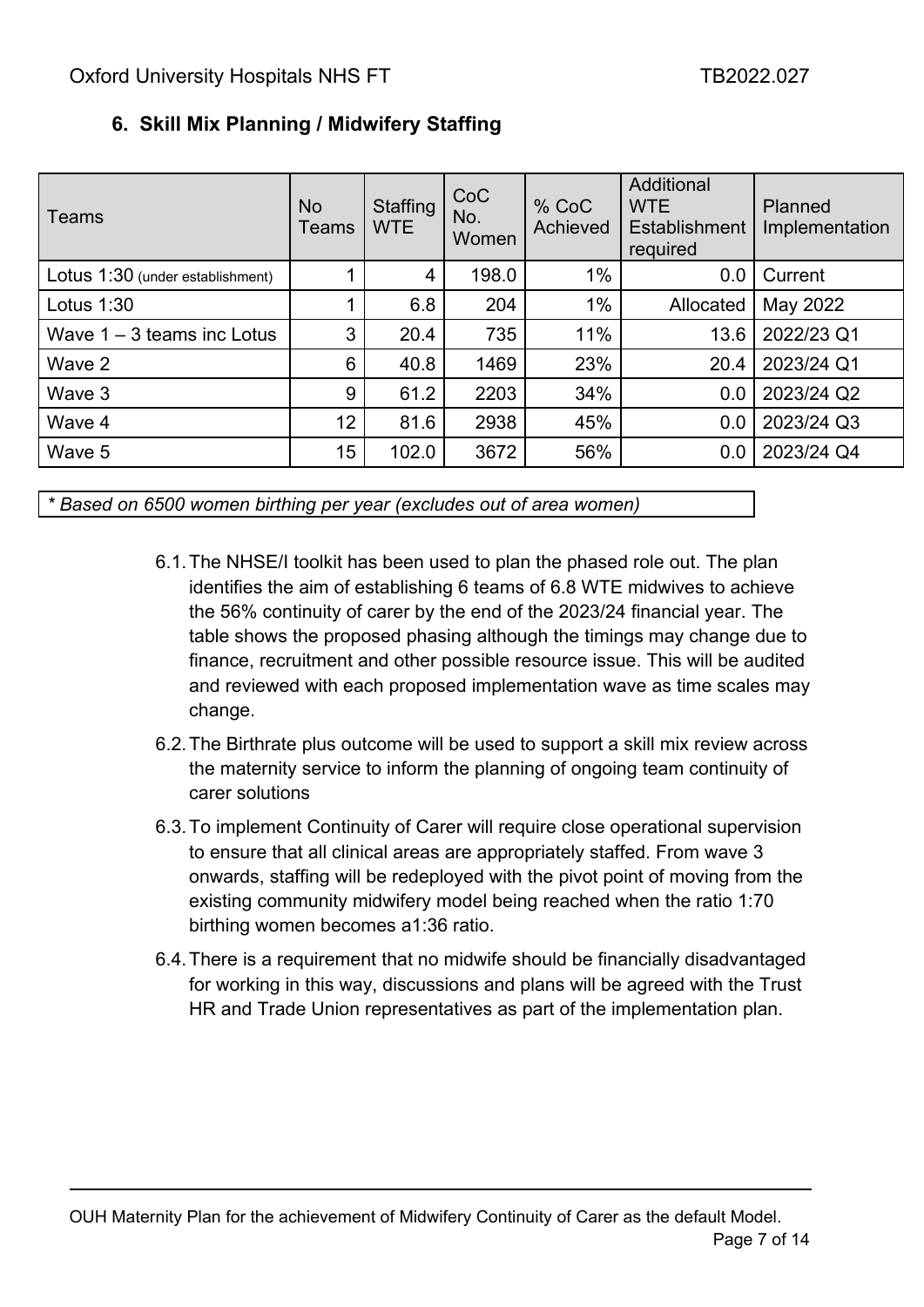# <span id="page-7-0"></span>**7. Training**

7.1. A training needs analysis for the service will be undertaken with any additional training requirements for MCoC to be identified and delivered within the service education plan.

### <span id="page-7-1"></span>**8. Review Process**

- 8.1.Continuity of care will be monitored locally, and the service will ensure accurate and complete reporting on provision of CoC using the Maternity Services Data Set (MSDS).
- 8.2.MCoC teams will report on outcomes and other quality matrix which will form part of the integrated governance process.
- 8.3.The evaluation will be reviewed and will be reviewed and include the service impact for example a reduction in attendance in maternity triage the reduction of postnatal readmissions and increased use of interpreting services. Use of the PDSA cycle will support the process and refinement of the model continuously improving both experience and outcome. Any changes will be implemented prior to any roll out of the next phase of continuity.
- 8.4.National monitoring of Midwifery Continuity of Carer will focus on measuring level of provision and evaluating outcomes for women and staff.
- 8.5.This initial plan will provide 56% continuity of care for women choosing to have their baby at the OUH Trust. The phasing of the implementation has considered the national drive to prioritise continuity of care for women from ethnic minority or vulnerable background supported by current evidence. Prior to expanding continuity of care above 56%, a full evaluation will be undertaken in collaboration with the LMNS.

### <span id="page-7-2"></span>**9. Conclusion**

9.1.A staged approach will be adopted supporting staff engagement in service change as this model fundamentally changes practice. Continuity of care is evidenced as a model which supports improved outcomes for all birthing families and positive and personal experience of care. This aligns to the Trust vision and values of excellence, delivery, learning and improvement.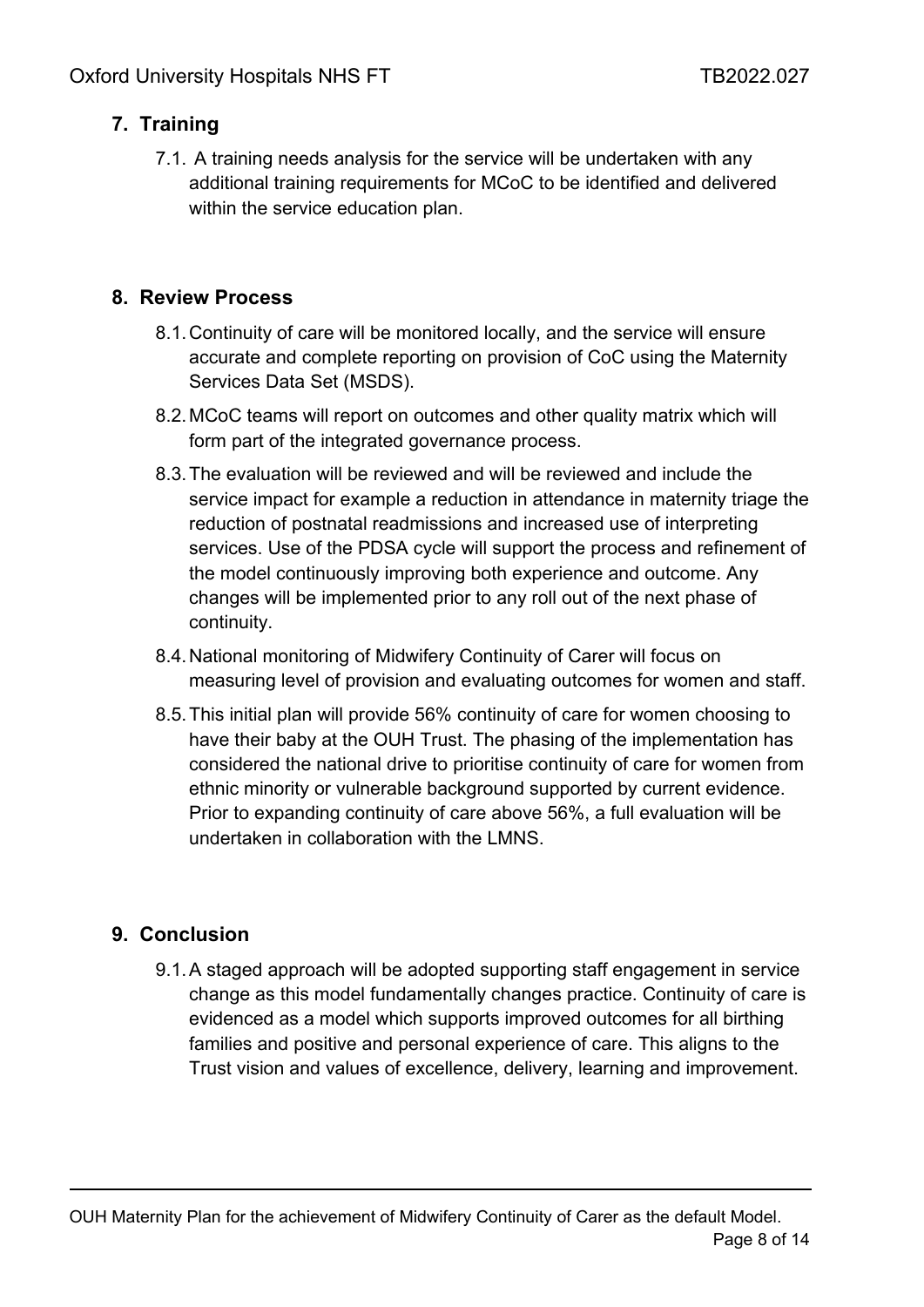#### <span id="page-8-0"></span>**10. Recommendations**

10.1. The Trust Board is asked to;

- Accept the contents of this report.
- Support maternity service in delivery of transformed model of care.
- Implement the nation quidance of a return of plan to board on a quarterly basis.
- Note the attached plan that will deliver 56% Continuity of Care model by the end of 2023/24 financial year. This will be subject to Trust business planning and Trust Management Executive (TME) approval subject to the resources made available through the local maternity and neonatal system (LMNS). This would be subject to approval by the Investment Committee if it is over £1million.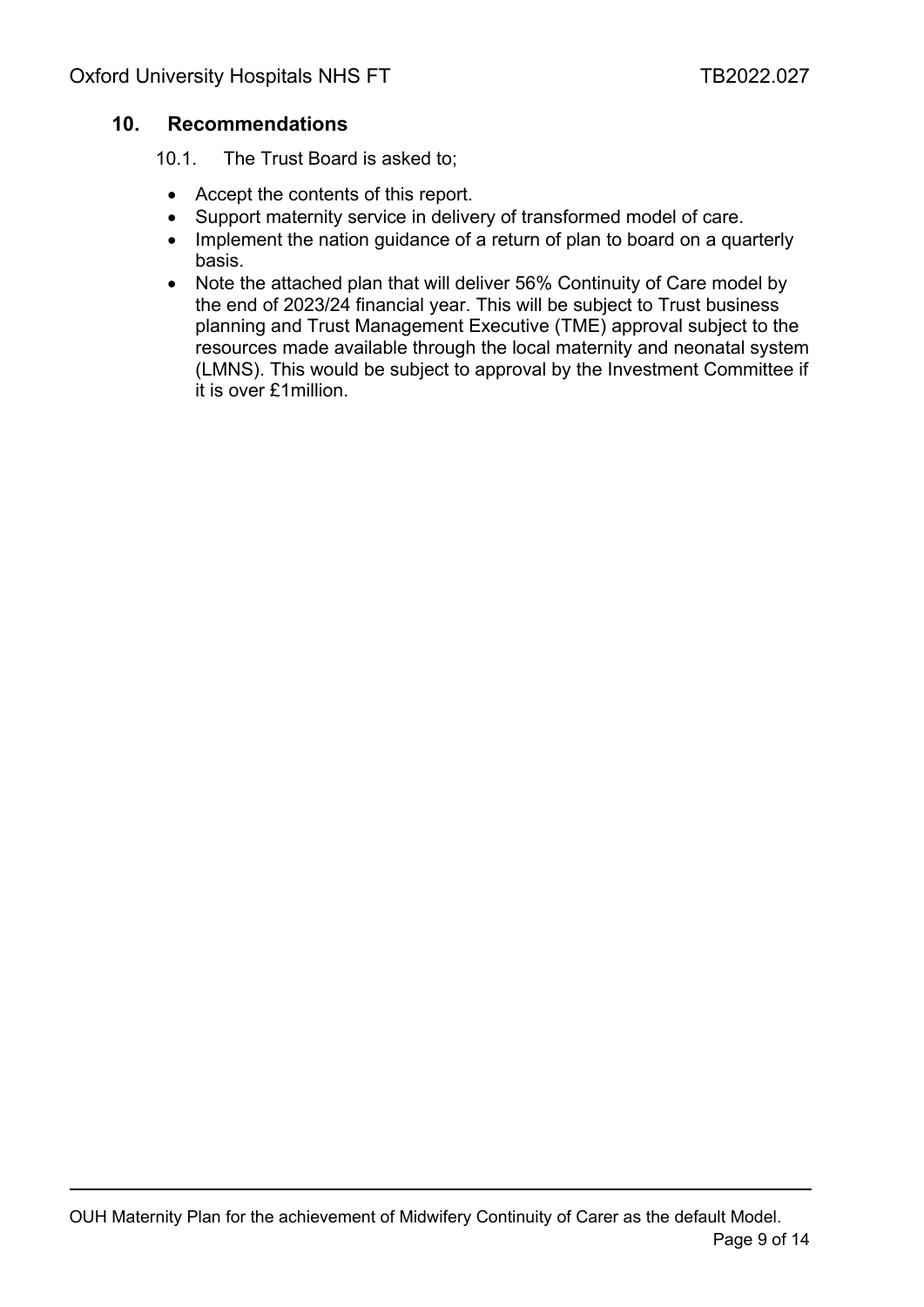# Providing Continuity of Carer by default

# <span id="page-9-0"></span>**Appendix 1**

### <span id="page-9-1"></span>**11.1 Current Position of MCoC**

Current Position – figures from financial year 2020/21: Total bookings 8739

- $\geq$  233 birthing families booked who have AN and PN care only from the OUH but who chose to go out of area to give birth. This includes women who currently receive care from the midwifery community team linked to local GP surgeries but live close to county borders and choose to give birth at their local hospital such as The Great Western Hospital, Swindon. This includes many women booked at RAF Brize Norton and Dalton Barracks, Abingdon. Other women may choose to birth at other units after having experienced birth trauma within the OUH and wish to receive care in a different setting. This may change by offering MCoC and may affect the total number of women who can receive MCoC by default, therefore at every phase of the roll out we will evaluate using the PDSA cycle to check on the expected number of women in the core and in MCoC teams.
- $\triangleright$  In 2020/21 662 women booked for intrapartum care only (indicating out of area). Provision for tertiary referral reasons is likely to remain steady but women moving because they perceive somewhere else as "nicer" may change with more women staying in their own locality due to being offered MCoC. Tertiary referrals are not expected to change.
- 7202 people birthed at the OUH Trust in 2020/21

The current Lotus Team in 2020/21, with 7.4 WTE midwives carried a caseload of 198 women with acknowledged complex social/economic vulnerability and achieved 91% MCoC. This is the only team at the OUH that is currently providing all three midwifery elements of care therefore, the Trust are currently achieving only 1% MCoC across the service.

# <span id="page-9-2"></span>**11.2 Identification of Current Population Birthing People**

37.2% of women booking are from Black, Asian or Mixed ethnicity (Equity Analysis BOB LMNS 2021). Out of these 37.2% women are Black, Asian, or Mixed ethnicity and live in clearly defined geographical areas. At the time of the Census 2011 survey, Blackbird Leys had a proportion of ethnic minority residents like that for the city of Oxford as a whole – higher than the country and country overall proportions (35% compared with 36% in Oxford, 16% in Oxfordshire and 20% in England) (JSNA 2021).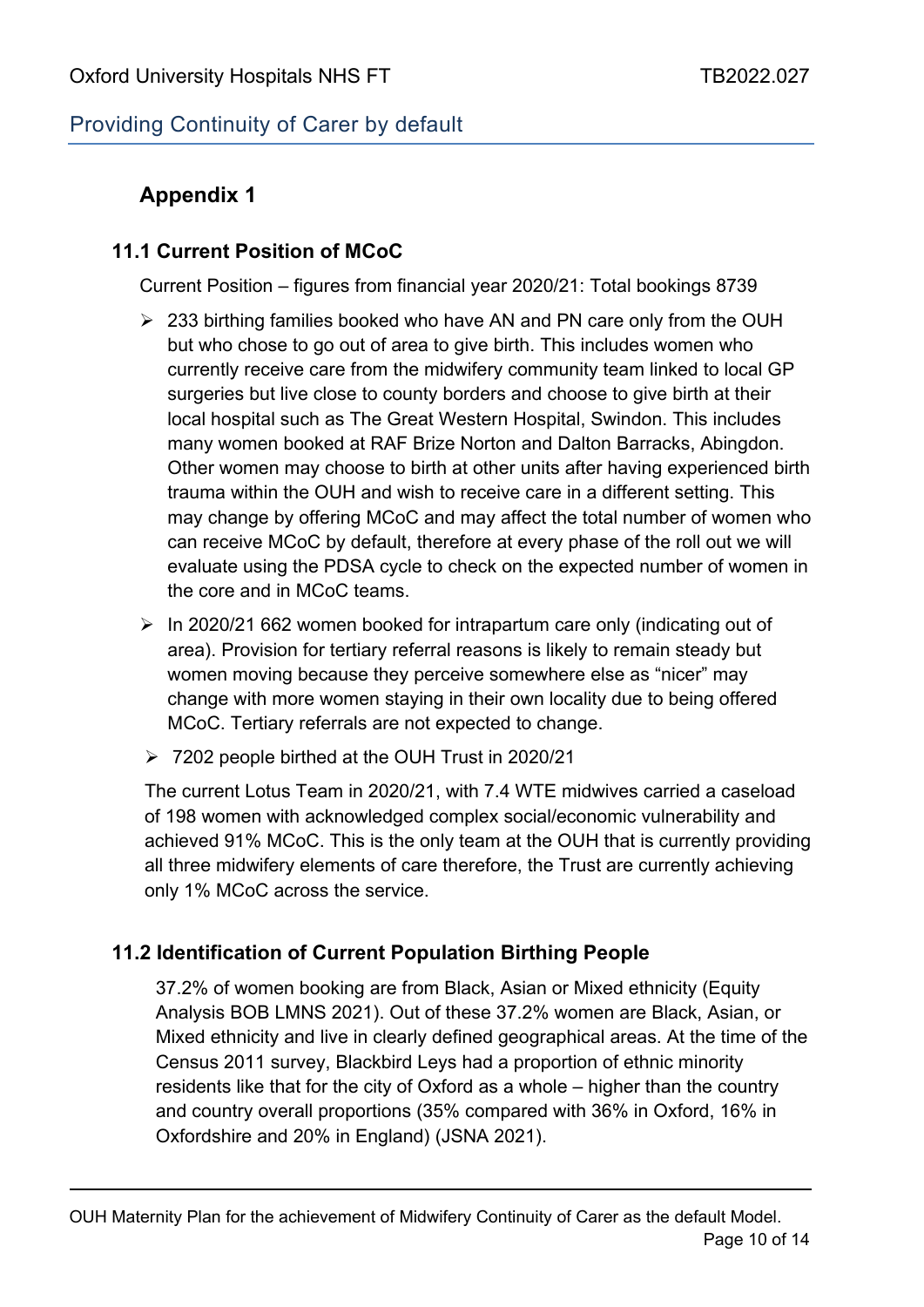Lower Super Output Areas (LSOAs) are used as the geography for publishing the national Indices of Deprivation (IMD). Oxfordshire has 1 out of 407 LSOAs ranked within the 10% most deprived areas nationally, part of Northfield Brook ward, in Oxford. A further 16 areas were ranked in the 20% most deprived areas nationally, 9 in Oxford City, 6 in Banbury and 1 in Abingdon (JSNA 2020).

The most deprived areas are:

- 1st decile: Blackbird Leys (Oxford) and Holywell
- 2nd decile: Northfield Brook (Oxford) and Banbury Ruscote (Cherwell)
- 3rd decile: Barton and Sandhills, Littlemore and RoseHill and Iffley

Banbury is part of Cherwell district council. There are 6 MSOAs covering Banbury parish. In Banbury, there is a total of 31 LSOAs. Banbury includes some of the more deprived areas of Oxfordshire (alongside Oxford). The town has 6 areas that were ranked within the 20% most deprived areas nationally. The areas that moved into the 20% more deprived group in 2019 (areas which become relatively more deprived) are part of Banbury Ruscote ward and part of Banbury Cross & Neithrop ward.

The proportion of women booking for maternity care in the most deprived decile (1st decile) up to July 2021 was 1% for Oxford (which includes Blackbird Leys and Holywell). 5% of booked women were from the 2nd and 3rd deciles (2nd Banbury Ruscote and Northfield Brook) and 3rd decile (Barton and Sandhills, Littlemore and Rosehill and Iffley). 23% of women booking were living in the 10th decile (least deprived) (Maternity dashboard 2021).

The most deprived areas of income deprivation in children in Oxford were in parts of Blackbird Leys, Littlemore, and Rose Hill & Iffley, all in the 10% most deprived areas nationally. In Banbury, part of Ruscote ward is within the 10% most deprived (Oxford JSNA 2021).

Other population groups: The proportion of Gypsy, Romany Traveller, GRT in Oxford is 9.5 per 10,000 with 34.2 per 10,000 living in Banbury Roscote ward.

The last Birthrate Plus® (BR+) is a framework for workforce planning and strategic decision-making. It is based upon an understanding of the total midwifery time required to care for women and on a minimum standard of providing one-to-one midwifery care throughout established labour. A new BR+ assessment is currently being undertaken, with the report due to be published in April 2022. For the purposes of the CoC planning spreadsheet staffing levels and birth statistics report 2018/19 figures but will be recalculated when the new BR+ report is available.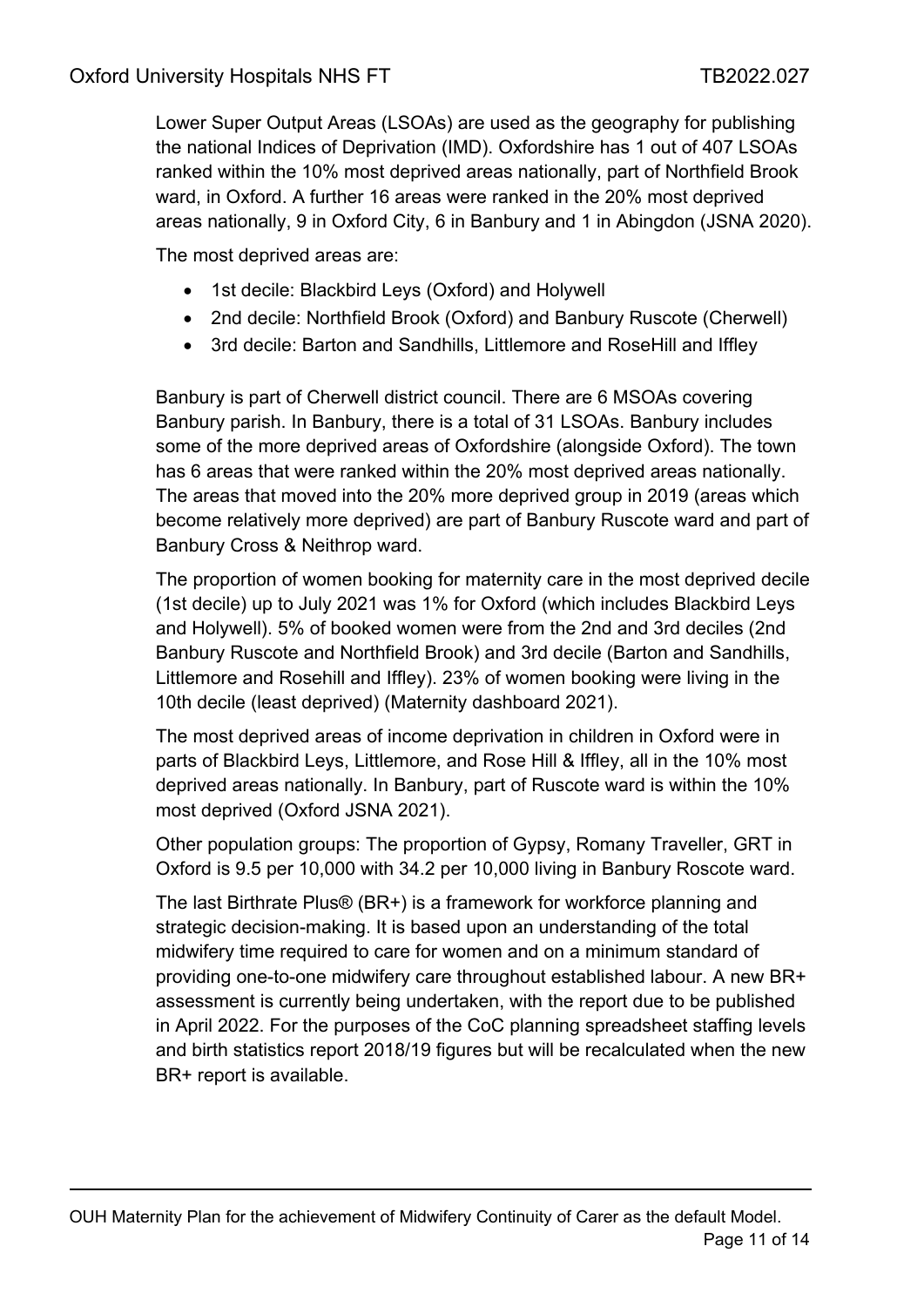Continuity of Carer Plan:

# <span id="page-11-0"></span>**Appendix 2**

# <span id="page-11-1"></span>**12.1 Proposed MCoC Planning Detail**

Maternity services and LMS (or LMNS) are asked to prepare a plan to reach a position where midwifery Continuity of Carer is the default position model of care available to all birthing people by March 2023 where safe staffing allows and building blocks are in place for the Maternity Incentive Scheme (Year 4).

The plan for the implementation of MCoC teams is to prioritise those that are more likely to experience poorer outcomes, focusing on birthing families from ethnic minority backgrounds and also those from the most deprived areas as mapped out in our Perinatal Equity and Equality Analysis, and Maternity Booking Assessment data from 2020/21.

| <b>Community Area</b>                                                                                                                                                                                                           | Total<br>bookings<br>2020/21 | % women<br>from ethnic<br>minorities | % women<br>with<br>complex<br>social<br>needs. |  |  |  |  |
|---------------------------------------------------------------------------------------------------------------------------------------------------------------------------------------------------------------------------------|------------------------------|--------------------------------------|------------------------------------------------|--|--|--|--|
| Blenheim & Isis                                                                                                                                                                                                                 | 1568                         | 27.3%                                | 23.4%                                          |  |  |  |  |
| <b>Banbury</b>                                                                                                                                                                                                                  | 919                          | 12.1%                                | 26.1%                                          |  |  |  |  |
| Abingdon & Wantage                                                                                                                                                                                                              | 999                          | 29.0%                                | 29.0%                                          |  |  |  |  |
| All bookings                                                                                                                                                                                                                    | 8952                         | 13.3%                                | 20.6%                                          |  |  |  |  |
| Notes: Figures taken from booking assessments created in 2020/21 not in the<br>Dashboard summary.<br>Ethnicity recorded as "not known/not stated" on 16.2% of bookings<br>Community area not identified on 22% of all bookings. |                              |                                      |                                                |  |  |  |  |
| Complex social needs include health and safety scoring 3&4, domestic<br>violence, safeguarding, cannot understand English, learning disabilities,<br>recent migrant or asylum seeker.                                           |                              |                                      |                                                |  |  |  |  |

In the first wave of the implantation plan, two additional continuity teams will be established by to allow; a team in the north (Banbury), one in Oxford City, and one in the South based at Wallingford.

The model will commence with 6.8 WTE midwives per team, with a band 7 supporting a maximum of 4 teams. The band 7 requirement will by identified as part od the overarching skill mix review to be completed.

MCoC caseload numbers per 1.0 WTE will be approximately 1:36 with mixed health and social risk, within the team geographical area. The MCoC midwife will make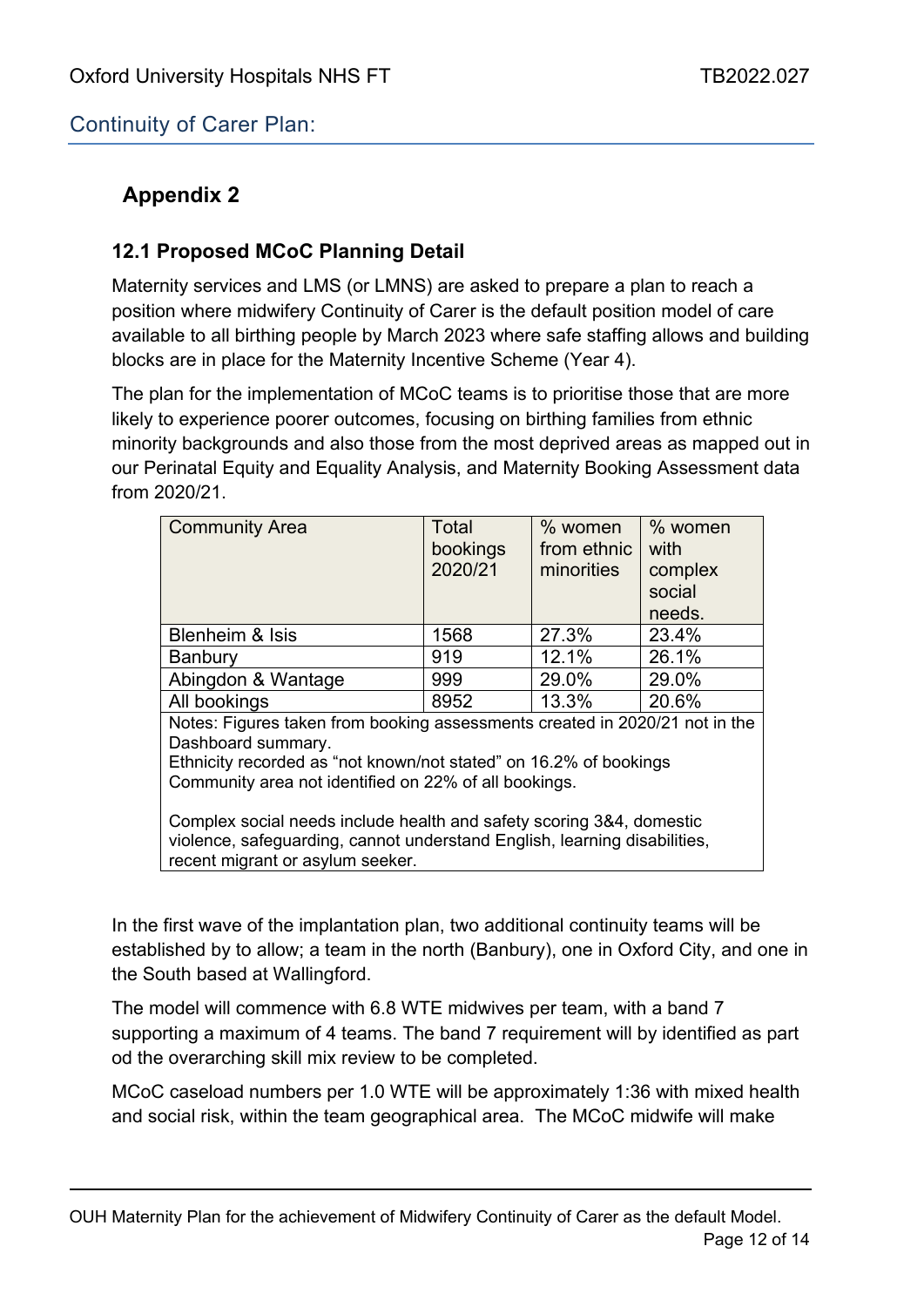contact directly with the birthing person to offer option of MCoC and arrange a booking appointment.

The existing Lotus MCoC team be absorbed to provide the midwifery establishments in wave one for the launch of 3 teams. This will ensure that there is a geographically based model supporting vulnerable birthing families from across the whole of Oxfordshire. This is recognised as a more sustainable work pattern to prevent burnout of midwives.

The current Lotus Case loading Team – Standard Operating Procedure v1.1 valid from 25/01/21 will be updated to reflect the new geographical case loading teams.

#### **Linked Obstetrician**

Each team has a linked named obstetrician who is an integral member of the team in providing a clear well-defined route for obstetric or other specialist referral.

#### **Equipment and Estates**

Each Team will require their own clinical equipment, laptops, and mobile telephones.

Each team will need estate to be identified from which they will work.

#### **Training**

A completion of training needs analysis for the service will be undertaken.

#### **Communication and Engagement**

- Confirm the suggested locations for the teams based on the public health data
- Group discussions led by the current MCoC team in order to learn and identify development and training requirements of the staff
- Seek expressions of interest to join the teams and head up an external recruitment drive to support MCoC
- Explore MCoC in partnership with the wider maternity service
- Establish and agree care pathways
- Celebrate the successes of the project throughout